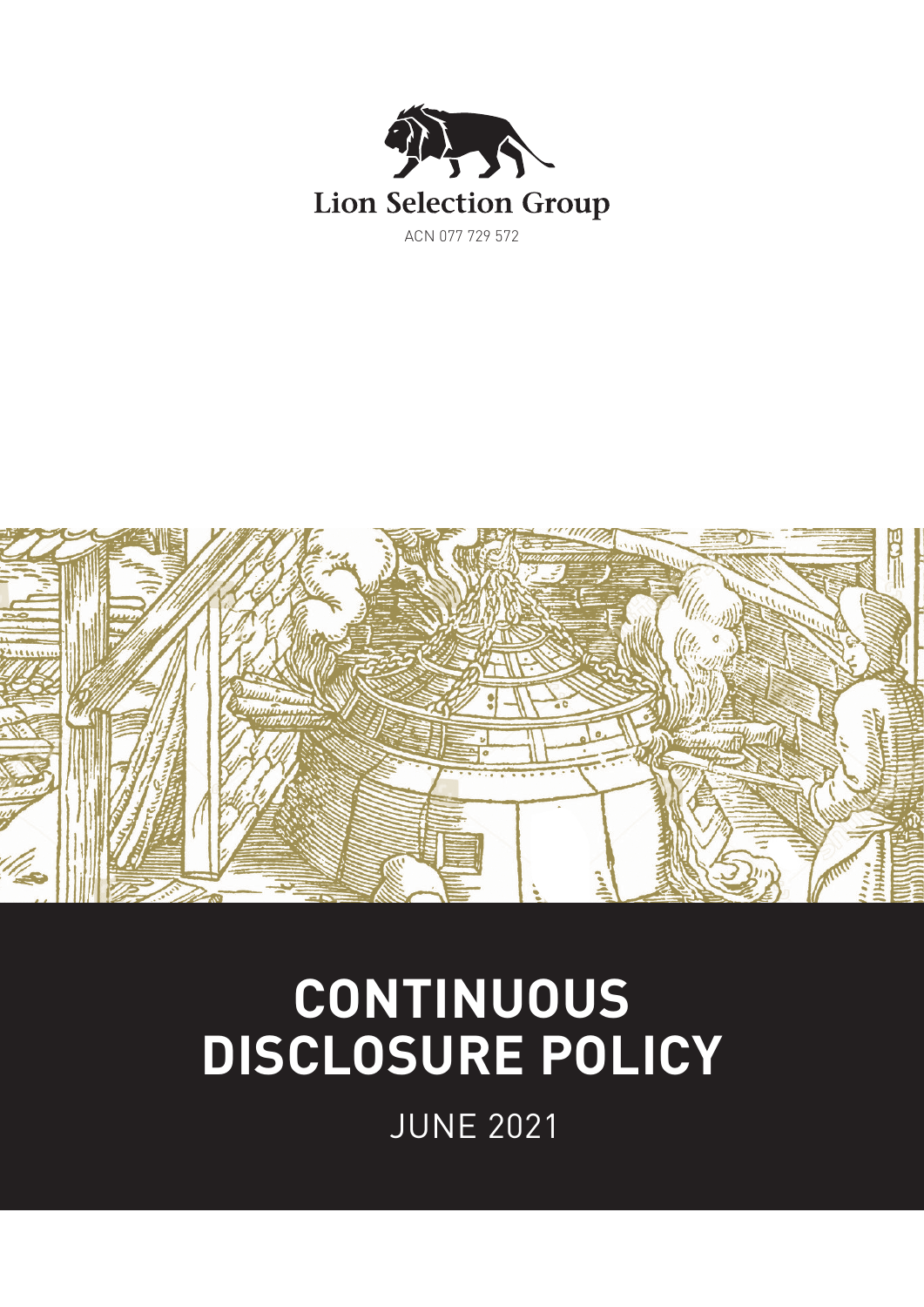# **CONTENTS**

| $\mathbf{1}$ . | Introduction                                                                | 3 |
|----------------|-----------------------------------------------------------------------------|---|
| 2.             | Definitions                                                                 | 3 |
| 3.             | Objectives                                                                  | 3 |
| 4.             | Responsibility for disclosure                                               | 3 |
| 5.             | Assessing if information is price-sensitive                                 | 3 |
| 6.             | Approval of announcements                                                   | 4 |
| 7.             | Exception to disclosure                                                     | 4 |
| 8.             | False, markets, market speculation and rumours                              | 4 |
| 9.             | Public release of disclosed information                                     | 5 |
| 10.            | Trading halts                                                               | 5 |
| 11.            | Authorised spokespersons                                                    | 5 |
| 12.            | Open briefings to institutional investors and stockbroking analysts         | 5 |
| 13.            | One-on-one briefings with institutional investors and stockbroking analysts | 5 |
| 14.            | Questions                                                                   | 6 |
| 15.            | Review and changes                                                          | 6 |
| 16.            | Approved and adopted                                                        | 6 |

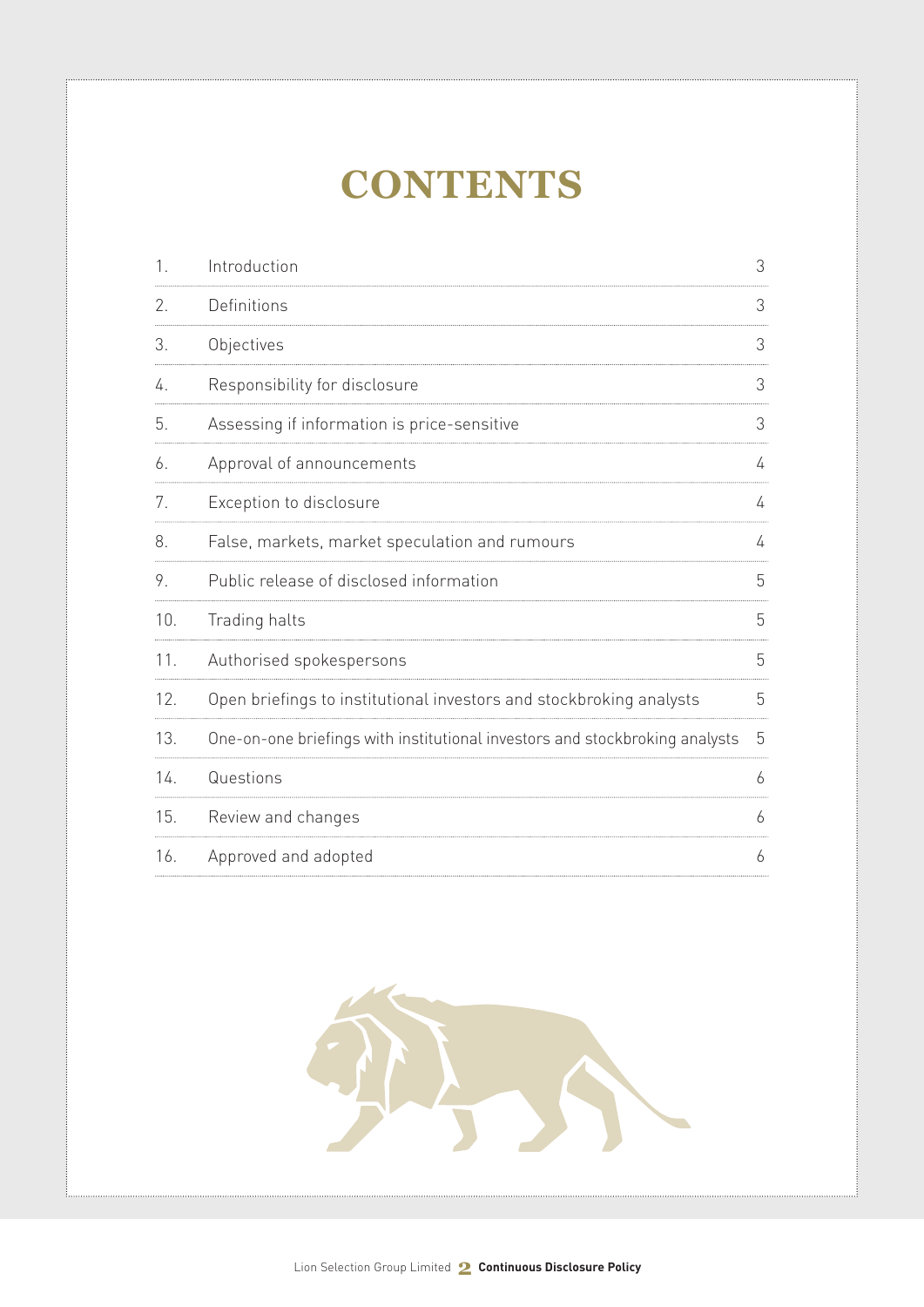#### **1. Introduction**

- 1.1 Fully paid ordinary shares in Lion Selection Group Limited (**the Company**) are quoted on the financial market operated by ASX Limited (**ASX**).
- 1.2 Under the ASX Listing Rules, a company must continuously disclose price-sensitive information to the market. Price-sensitive information is information that a reasonable person would expect to have a material effect on the price or value of the company's securities.
- 1.3 The disclosure obligation is given legislative force under the Corporations Act 2001 (Cth) (**Corporations Act**).
- 1.4 The Company is committed to complying with the continuous disclosure obligations contained in the ASX Listing Rules and the Corporations Act.
- 1.5 This policy embraces the principles contained in the ASIC guidance note, Better Disclosure for Investors, ASX Guidance Note 8 and the Corporate Governance Principles and Recommendations (4th Edition) published by the ASX Corporate Governance Council.

#### **2. Definitions**

In this policy:

**Board** means the directors of the Company, from time to time, acting as a board.

**Company Securities** includes shares in the Company, options over those shares and any other financial products of the Company traded on the ASX.

### **3. Objectives**

- 3.1 The objective of this policy is to ensure:
	- (a) that the Company immediately discloses all price-sensitive information to ASX in accordance with the ASX Listing Rules and the Corporations  $Act$
	- (b) officers and employees are aware of the Company's continuous disclosure obligations;
	- (c) that the Company provides all investors with equal and timely access to material information including financial position, performance, ownership and governance; and
	- (d) that the Company communicates with its shareholders and market participants in a way that is factual, complete, balanced and clear and allows investors to assess the impact of the information when making investment decisions; and
	- (e) establishment of procedures for:
		- (i) the collection of all potentially pricesensitive information;
- (ii) assessing if information must be disclosed to ASX under the ASX Listing Rules or the Corporations Act;
- (iii) releasing to ASX information determined to be price-sensitive information and to require disclosure; and
- (vi) responding to any queries from ASX (particularly queries under Listing Rule 3.1B, see paragraph 10).

#### **4. Responsibility for disclosure**

- 4.1 The Chief Executive Officer of the Company is responsible for:
	- (a) conducting all disclosure discussions with ASX; and
	- (b) communicating with ASX about general matters concerning the ASX Listing Rules (in accordance with ASX Listing Rule 12.6).
- 4.2 In consultation with the Chief Executive Officer, the Board is responsible for:
	- (a) deciding if information should be disclosed to ASX;
	- (b) ensuring compliance with continuous disclosure obligations;
	- (c) establishing a system to monitor compliance with continuous disclosure obligations and this policy;
	- (d) monitoring regulatory requirements so that this policy continues to conform with those requirements;
	- (e) monitoring movements in the price of the Company's Securities and share trading to identify circumstances where a false market may have emerged in Company Securities; and
	- (f) making decisions about trading halts.

### **5. Assessing if information is price-sensitive**

- 5.1 The guiding principle is that the Company must immediately (that is 'promptly and without delay') disclose to ASX any information concerning the Company that a reasonable person would expect to have a material effect on the price or value of Company Securities.
- 5.2 If information would, or would be likely to, influence persons who commonly invest in securities in deciding whether to acquire or dispose of Companies Securities, it is material. However, information could be material in other ways. If there is any doubt, the information should be disclosed to the Board.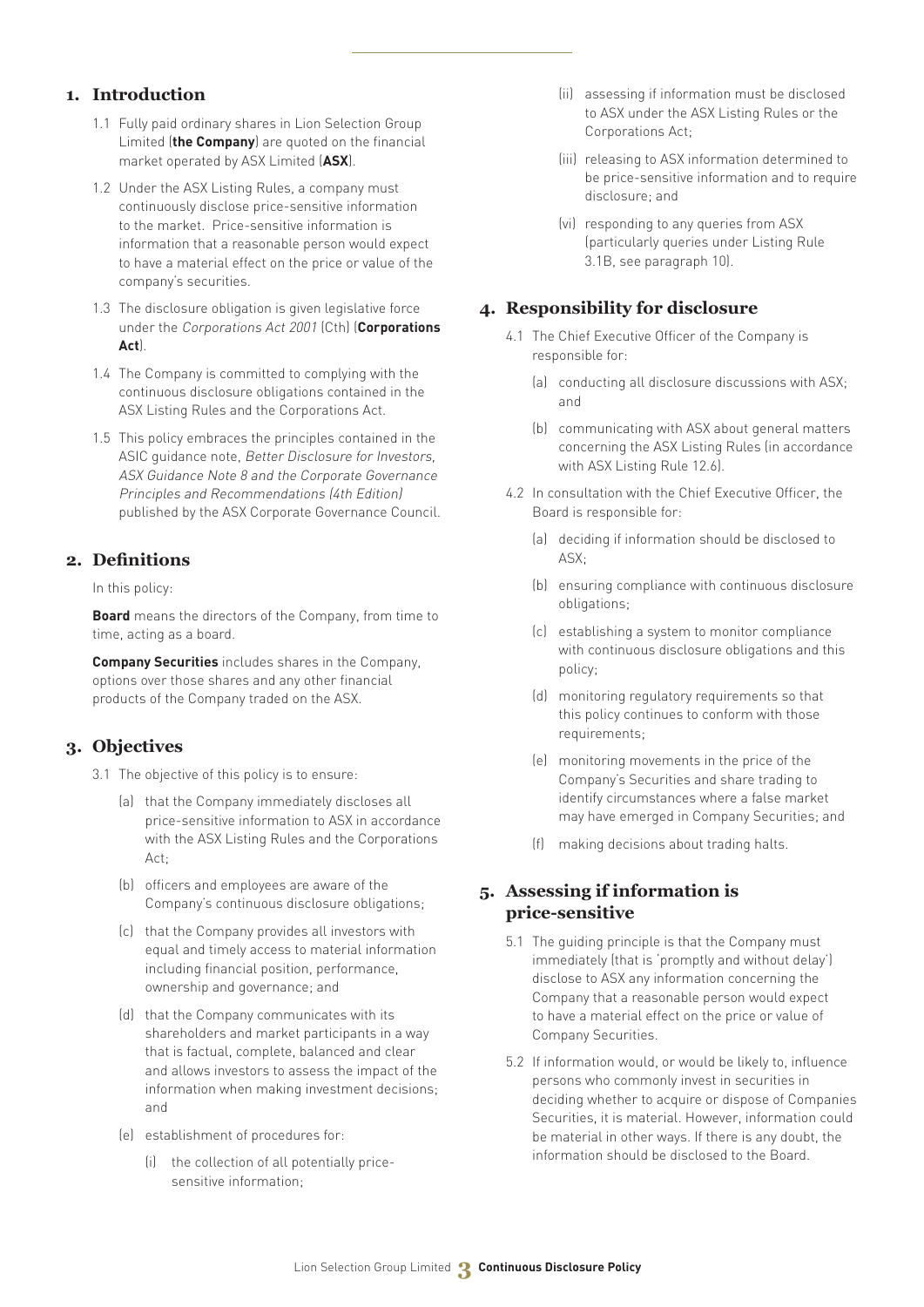- 5.3 Examples of the types of information that may need to be disclosed include:
	- (a) a change in revenue, or profit or loss;
	- (b) a change in asset values or liabilities;
	- (c) a change in tax or accounting policy;
	- (d) a development in a company affiliated with, but not controlled by, the Company;
	- (e) termination or material variation of the management agreement between the Company and Lion Manager Pty Ltd (**the Manager**);
	- (f) a material change in the directors or senior management of the Manager;
	- (g) a threat, commencement or settlement of any material litigation or claim;
	- (h) an agreement between the Company and one of its directors or one of their related parties; or
	- (i) a director's health.
- 5.4 There are many other types of information that could give rise to a disclosure obligation and at all times the Company will comply with its continuous disclosure obligations contained in the ASX Listing Rules.

#### **6. Approval of announcements**

- 6.1 The Board is responsible for approving announcements about matters that are of fundamental significance to the Company. These matters include announcements with respect to half and full year results, market sensitive announcements with respect to the Company's investments, declarations of dividends and dividend policy, material changes to the Company and its strategy and any other matters that the Chief Executive Officer or the Chair of the Board consider to be of fundamental significance to the Company. Where Board approval is required, this should be obtained promptly following determination that an announcement is required.
- 6.2 No other announcement should be referred to the Board for approval, however all other announcements will be circulated to directors for their information immediately after the announcement has been made.
- 6.3 The Chief Executive Officer is responsible for:
	- (a) determining whether an immediate announcement is required and whether an announcement may be required in the future;
	- (b) verifying the accuracy of information contained in an announcement, ensuring that any confidential information is properly safeguarded and not released prematurely (subject always to the obligations at law to make announcements in a timely fashion); and
- (c) approving the content of announcements, subject to Board approval as required under clause 6.1.
- 6.4 The Chief Executive Officer approves the release of all market announcements, subject to Board approval as required under clause 6.1.

#### **7. Exception to disclosure**

- 7.1 The Company does not have to give ASX information if:
	- (a) one or more of the following conditions in ASX Listing Rule 3.1A.3 applies:
		- (i) it would be a breach of the law to disclose the information;
		- (ii) the information concerns an incomplete proposal or negotiation;
		- (iii) the information comprises matters of supposition or is insufficiently definite to warrant disclosure;
		- (iv) the information is generated for internal management purposes; or
		- (v) the information is a trade secret; and
	- (b) the information is confidential and ASX has not formed the view that the information has ceased to be confidential; and
	- (c) a reasonable person would not expect the information to be disclosed.
- 7.2 Each of clauses 7.1(a), 7.1(b) and 7.1(c) must be satisfied in order for the exception to apply.

#### **8. False markets, market speculation and rumours**

- 8.1 Market speculation and rumours, whether substantiated or not, have the potential to impact the Company. Speculation may also contain factual errors that could materially affect the Company.
- 8.2 The Chief Executive Officer will monitor movements in the price or trading of the Company Securities to identify circumstances where a false market may have emerged in Company Securities.
- 8.3 If ASX asks the Company to give it information to correct or prevent a false market, the Chief Executive Officer is responsible for giving the information to the ASX after consultation with the Board.
- 8.4 The Company's general policy on responding to market speculation and rumours is that it does not respond to market speculation or rumours. However, the Board may decide to make a statement in response to market speculation or rumours if:
	- (a) it considers it is obliged at that time to make a statement to the market about a particular matter; or
	- (b) ASX asks for information,

to prevent or correct a false market occurring in Company Securities.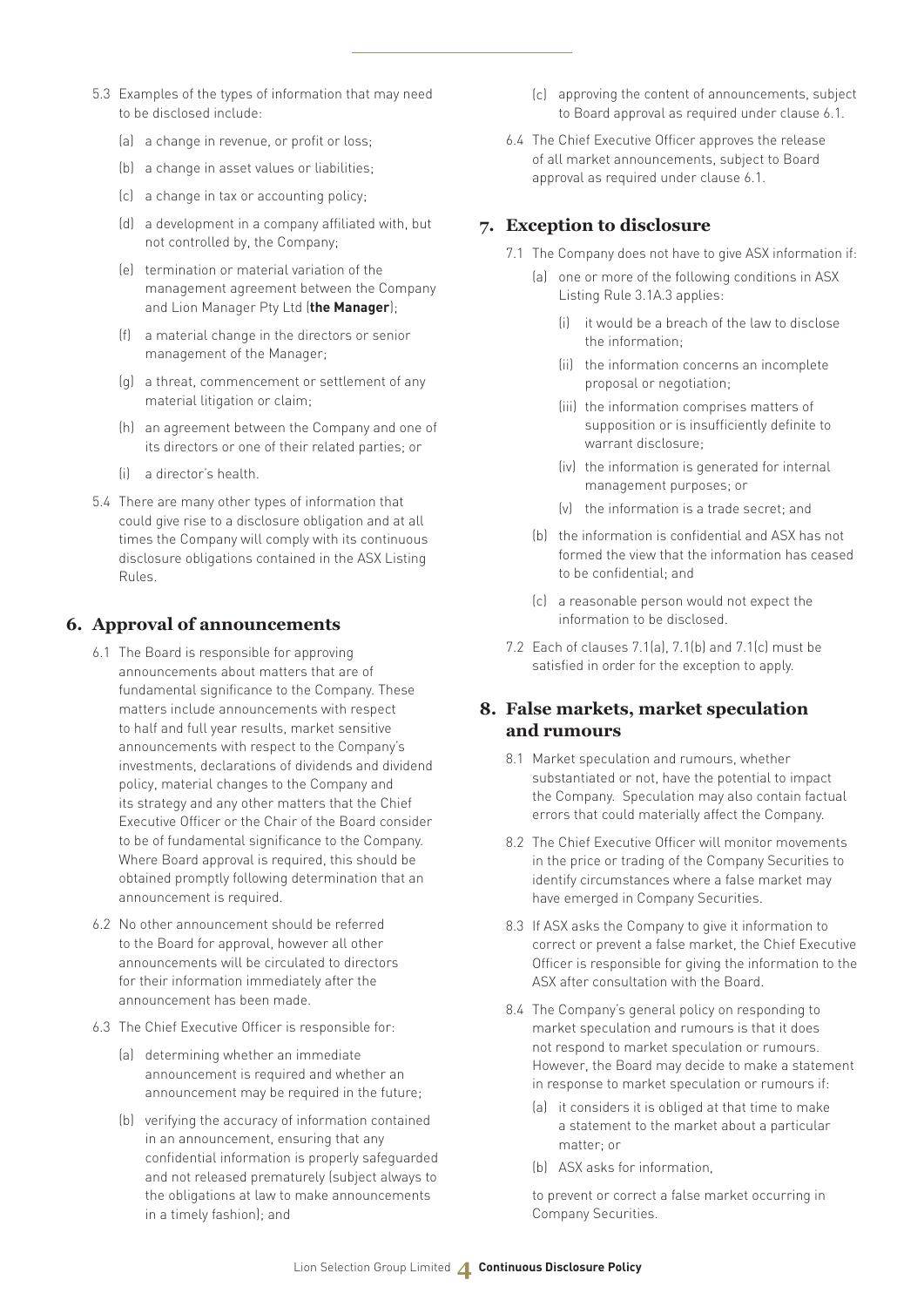#### **9. Public release of disclosed information**

- 9.1 The Company Secretary, on behalf of the Company, will publicly release all information disclosed to ASX under this policy by placing it on the Company's website.
- 9.2 The Company Secretary must confirm that the Company has received confirmation from ASX that the information has been released to the market, before publicly releasing the information.

#### **10. Trading Halts**

- 10.1 The Company may ask ASX to halt trading in the Company Securities to:
	- (a) maintain orderly trading in its securities; and
	- (b) manage disclosure issues.
- 10.2 The Board will make all decisions about trading halts.
- 10.3 Employees may only ask ASX for a trading half if the Board approves.

#### **11. Authorised spokespersons**

- 11.1 Only the following persons may speak on behalf of the Company to institutional investors, stockbroking analysts and the media:
	- (a) a director of the Company; and
	- (b) a director of the Manager.
- 11.2 Those persons may only clarify information that the Company has publicly released and must not comment on price-sensitive information that has not been released to the market.
- 11.3 The Company will not expressly or implicitly give institutional investors or stockbroking analysts material information that has not been released to the market.
- 11.4 If other employees are asked to comment by an external investor, stockbroking analyst or the media in relation to any matter concerning the Company they must:
	- (a) say that they are not authorised to speak on behalf of the Company; and
	- (b) refer the investor, stockbroking analyst or media to the Chief Executive Officer.

#### **12. Open briefings to institutional investors and stockbroking analysts**

- 12.1 The Company may hold open briefings with institutional investors or stockbroking analysts to discuss information that has been released to the market.
- 12.2 For the purposes of this policy:
- (a) public speeches and presentations by a director of the Company or the Manager are open briefings; and
- (b) any meeting that is not an open meeting is a one-on-one briefing.
- 12.3 Price sensitive information that has not been released to the market must not be disclosed at open briefings.
- 12.4 If a question raised in a briefing can only be answered by disclosing price-sensitive information, the relevant individual must:
	- (a) decline to answer the question; or
	- (b) take the question on notice and wait until the Company releases the information to the market through ASX.
- 12.5 If a director or a director or employee of the Manager participating in a briefing thinks that something has been raised that might be price-sensitive information that has not been publicly released, he or she must immediately inform the Chief Executive Officer or a member of the Board.
- 12.6 Before any open briefing, the Company will inform the market about the briefing through ASX and on the Company's website.

#### **13. One-on-one briefings with institutional investors and stockbroking analysts**

- 13.1 It is in the interests of holders of the Company's Securities that institutional investors and stockbroking analysts have a thorough understanding of the Company's business, operations and activities.
- 13.2 The Company may hold one-on-one briefings with institutional investors and stockbroking analysts. At these briefings, the Company may give background and technical information to help institutional investors and stockbroking analysts better understand its business operations and activities.
- 13.3 For the purposes of this policy, a one-on-one meeting includes any communication between the Company (including the Manager on behalf of the Company) and an institutional investor or a stockbroking analyst.
- 13.4 Price-sensitive information that has not been released to the market must not be disclosed at oneon-one briefings.
- 13.5 File notes must be made of all one-on-one briefings and kept for a reasonable period.
- 13.6 If a director or a director or employee of the Manager participating in a one-on-one briefing thinks that something has been raised (even if inadvertently or confidentially) that might be price-sensitive information that has not been publicly released, he or she must immediately inform the Chief Executive Officer or a member of the Board.